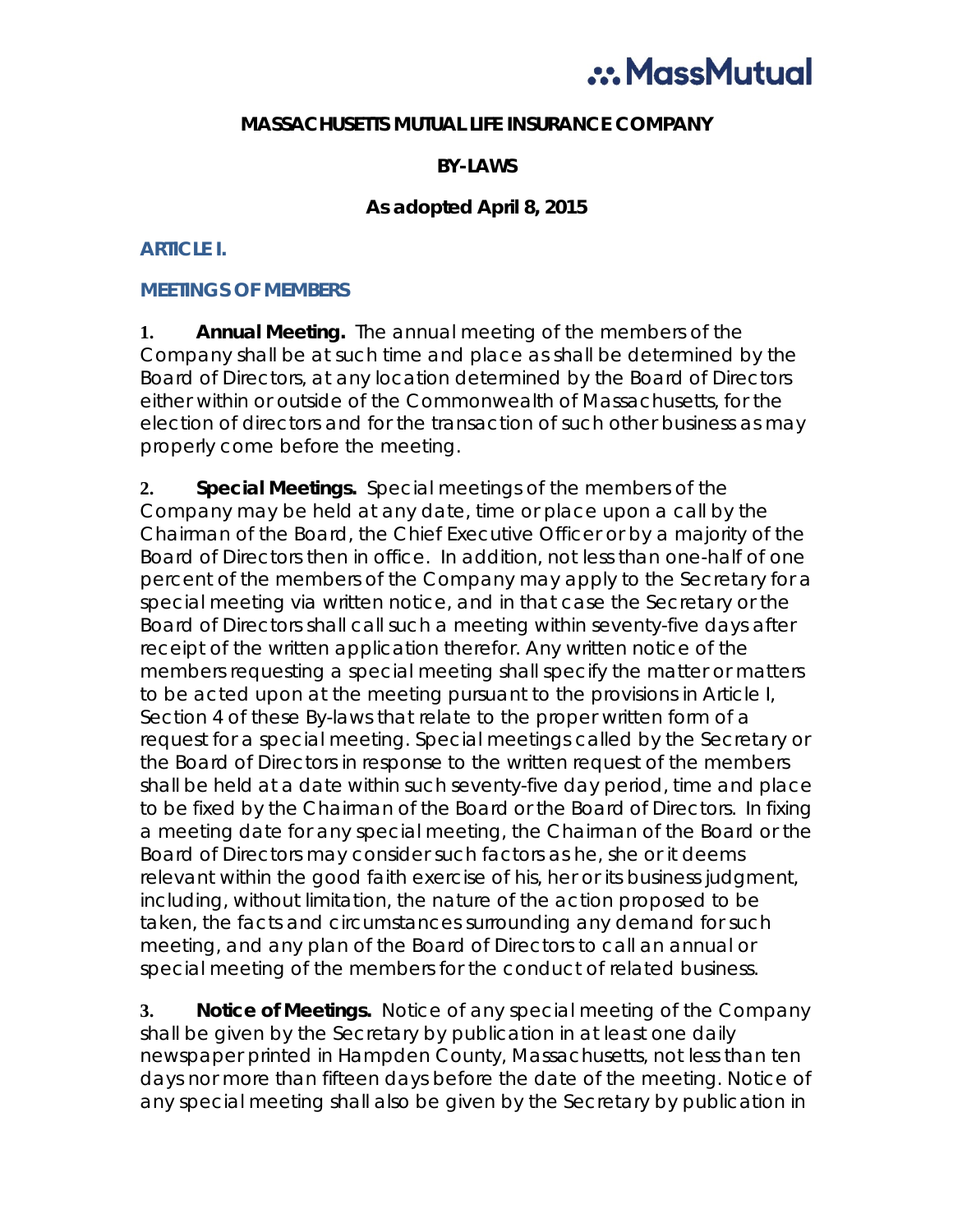all editions of The Wall Street Journal printed in the United States and in at least one daily newspaper of general circulation printed on the east coast, on the west coast, and in the Midwestern United States once per week for three consecutive weeks, the last of which notices shall be published not less than ten days nor more than fifteen days before the date of the meeting. All such notices shall be published in the form of a "tombstone" size of advertisement. If notice of a special meeting cannot be given in the manner provided in the preceding sentences, such notice shall be given in such other reasonable manner as may be determined by the Chairman of the Board or the Chief Executive Officer.

Notice of the annual meeting of the Company shall be given as required by law and, in addition, may be given in any other manner which the Chairman of the Board or the Chief Executive Officer in his or her discretion deems to be reasonable.

**4. Business of Meetings.** No business may be conducted at any annual or special meeting of the members other than business that is either (a) specified in any notice of the meeting given by the Secretary or the Board of Directors, (b) otherwise properly brought before the meeting by or at the direction of the Board of Directors or the Chairman of the Board, or (c) otherwise properly brought before the meeting, in conformity with the provisions of this Article I. The presiding officer of the meeting shall not be required to accept more than one item of business brought by or on behalf of any individual member.

The submission by a member of business to be brought before an annual meeting of members shall have been made in proper written form, signed by not less than one-half of one percent of the members of the Company and filed with the Chairman of the Board and the Secretary of the Company at least seventy-five days and no more than ninety days before the date of the annual meeting. For this purpose "filed" shall mean received by five p.m. Eastern Time. If a member submits an item of business to be brought before an annual meeting of members in accordance with this Section, the Company shall bear all of its costs associated with bringing that item of business before the annual meeting regardless of the disposition of that item of business at the annual meeting.

The submission by a member of a request to call a special meeting of members shall have been made in proper written form, signed by not less than one-half of one percent of the members of the Company and filed with the Company pursuant to the procedures and requirements set forth in Article I, Section 2 of these By-laws. Any notice of such meeting provided by the Company shall be in accordance with these By-laws and applicable law.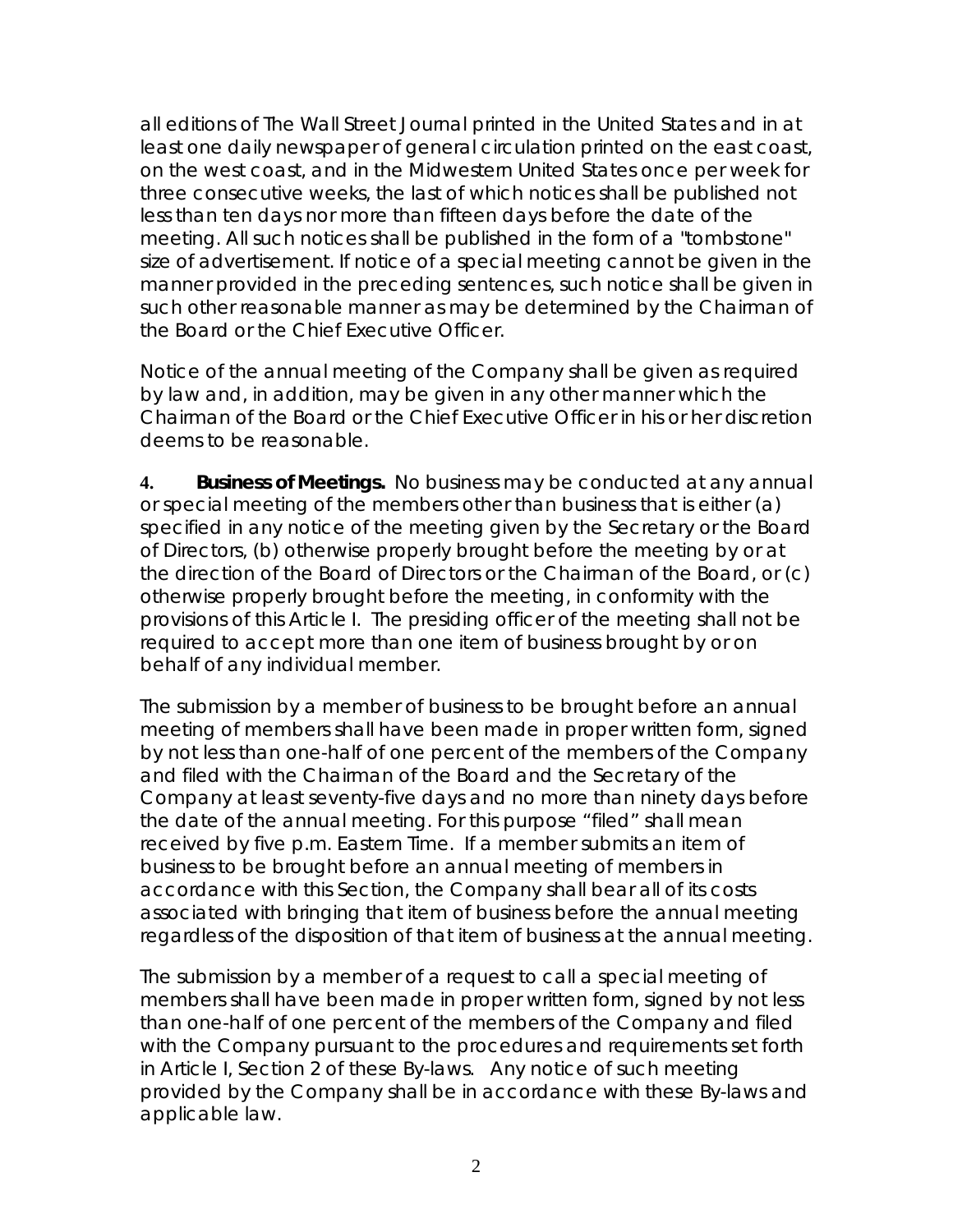To be in proper written form, a member's notice to the Secretary of the Company regarding business to be brought before an annual or special meeting of members must set forth (i) the name and record address of the member submitting the notice, as well as all other members signing the notice, (ii) a representation that the member submitting the notice intends to appear in person or by proxy at the meeting to introduce the item of business specified in the notice, (iii) a description of the business desired to be brought before the meeting, the reasons for conducting such business at the meeting and any material interest, if any, of the member submitting the notice and/or other members signing the notice in such business, and (iv) a description of all agreements, arrangements and understandings, if any, between the member submitting the notice and/or any member signing the notice and any other person or persons (including their names) in connection with the proposal of such business by such member. The Chairman of the Board or a majority of the directors then in office shall have the power and duty to determine whether the member's notice was in proper form and made in accordance with the procedures set forth in this section.

In no event shall any business be conducted at any annual or special meeting of the members that involves a proposal (i) that is an improper subject for action by members of a mutual life insurance company under Massachusetts law or regulations, (ii) which, if implemented, would cause the Company to be in violation of any state, federal or foreign law or regulation applicable to the Company, (iii) relating to the redress of a personal claim or grievance against the Company or any other person, or which is designed to result in a benefit to an individual member, or to further a personal interest, which is not shared by the other members at large, (iv) that relates to operations of the Company which account for less than five percent of the Company's total admitted assets at the end of its most recent fiscal year, (v) which the Company would lack the power or authority to implement, (vi) dealing with a matter relating to the Company's ordinary business operations, (vii) relating to the election of a person to any committee or internal administrative body of the Company, or to the Board of Directors other than in accordance with the nomination procedures prescribed under Article II, Section 3 of these By-laws, (viii) which has already been substantially implemented by the Company, or (ix) which is otherwise properly excludable.

Except as authorized by the Board of Directors, in no event shall any member be permitted to bring any item of business to be conducted at any annual or special meeting of the members that (i) is substantially similar to business brought by or on behalf of a member at a meeting held during the previous three years, and (ii) failed to be approved by at least ten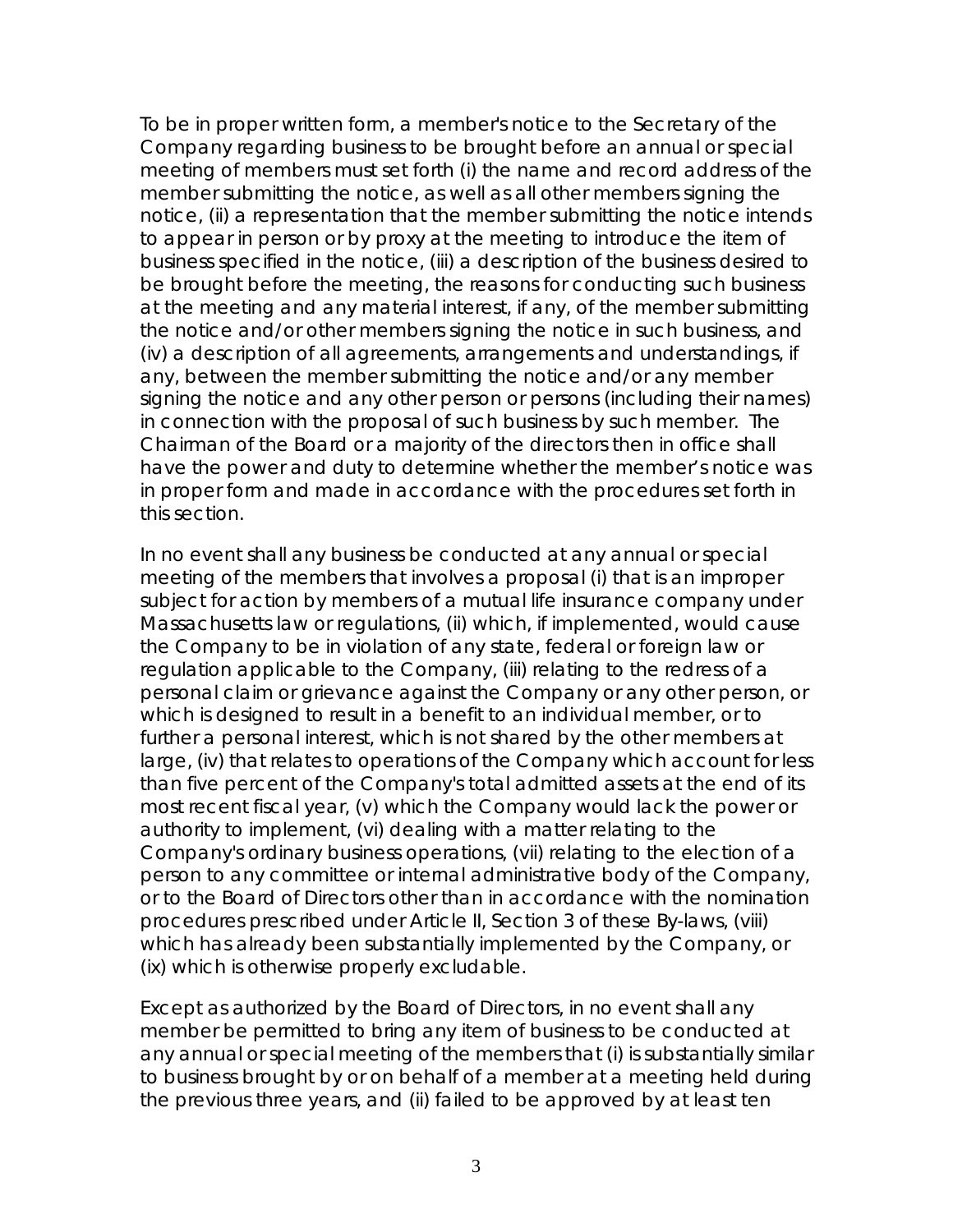percent (10%) of the member votes cast thereon, in person or by proxy, at such prior meeting. In no event shall the restrictions in the preceding sentence apply to nominations made in accordance with the procedures in Article II, Section 3 of these By-laws or to matters brought by or on behalf of the Company.

**5. Quorum.** The members present, in person or by proxy, at meetings of the Company shall constitute a quorum. Any matter properly before a meeting shall be decided by a majority of the votes cast thereon, except as set forth in these By-laws or as otherwise required by law.

**6. Presiding Officer.** The Chairman of the Board shall preside at all meetings of the members of the Company. In the absence of the Chairman of the Board, the Board of Directors shall designate the person who is to preside at such meetings. The chairperson at any meeting of members of the Company shall determine the order of business and the procedure at the meeting, including the items of business to be brought before the meeting. The Secretary of the Company shall act as secretary of the meeting, although in such person's absence the chairperson of any meeting may appoint any person to act as secretary of the meeting.

**7. Safeguarding Personal Information.** Except as required by law or as may be authorized by the Board of Directors or the Chief Executive Officer of the Company, the Company shall not permit access to or furnish copies of any lists of member or policyholder names, mailing addresses, e-mail addresses or other personal or confidential policyholder or member data in conjunction with any person's activities relating to any annual or special meeting of members. In lieu of providing access to or copies of any such data, the Secretary shall arrange for the mailing of any solicitation material furnished by such member or policyholder relating to any such proper purpose to be brought before a meeting in accordance with the provisions of these By-laws, following receipt of such sums as may be estimated in good faith by the Secretary as payment for the Company's expenses in securing the mailing of the solicitation material. Such solicitation material shall not include any improper material or material unrelated to such business.

**8. Proxies.** The Company shall have no obligation to include information concerning any business proposed by a member, including but not limited to the election of directors, in any proxy solicitation materials or statements, in the absence of Board of Directors' approval.

**9. Adjournments.**The chairperson presiding over any annual or special meeting of the members shall have the power to adjourn the meeting to another time, date and place, and notice need not be given of any such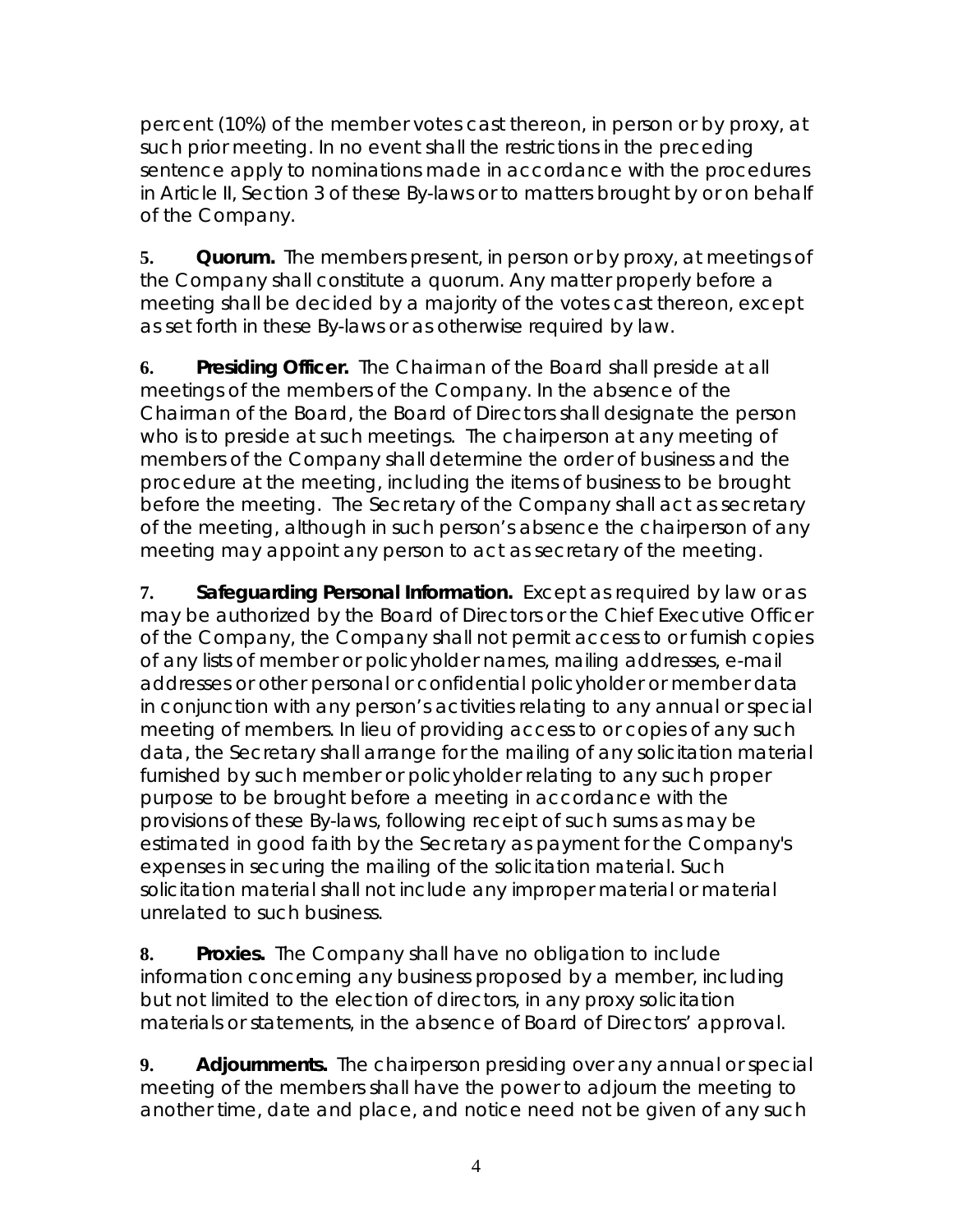adjourned meeting if the time, date and place thereof by which members and proxy holders may be deemed to be present in person and vote at such adjourned meeting are announced at the meeting at which the adjournment is taken; *provided, however*, that if the adjournment is for more than thirty (30) days, then a notice of the adjourned meeting shall be given to each member entitled to vote at the meeting. At the adjourned meeting, the Company may transact any business that might have transacted at the original meeting. To the fullest extent permitted by law, the Board of Directors may postpone or reschedule any previously scheduled special or annual meeting of the members before it is to be held, in which case notice will be provided to the members of the new date, time and place of the meeting as provided in this Article I.

# **ARTICLE II.**

# **BOARD OF DIRECTORS**

**1. Membership.** The Board of Directors shall be not less than seven nor more than twenty-one in number, or such other number as shall be determined by the Board of Directors. The number of directors who shall serve shall be fixed from time to time by the Board of Directors.

**2. Powers.** Except as reserved to the members of the Company by law or by these By-laws, the Board of Directors shall have and may exercise all the powers of the Company. The Board of Directors shall make such rules and regulations as it shall deem necessary or convenient for the regulation and management of the affairs of the Company.

**3. Election.** All directors shall be elected by the members of the Company at the annual meeting, except when the provisions of Section 5 of this Article II shall apply. The directors shall be divided into four classes, with each class to consist of approximately one-fourth of the number of directors, and the term of one class shall expire each year. Except as provided in the next succeeding sentence, the term of office of each director elected by the members shall continue until the fourth annual meeting of the members after the election of such director and until any successor shall have been elected, unless a director sooner dies, resigns or is removed. At each annual meeting of the members, the directors elected to succeed those whose terms then expire shall be of one class, except that in order to achieve a more equal division of classes, to provide for additional directors upon an increase in the size of the Board of Directors pursuant to Article II, Section 1 of these By-laws, or to provide for the departure of an officer who is also a director in accordance with Article II, Section 4 of these By-laws prior to the fourth subsequent annual meeting, the directors may authorize the election of directors at the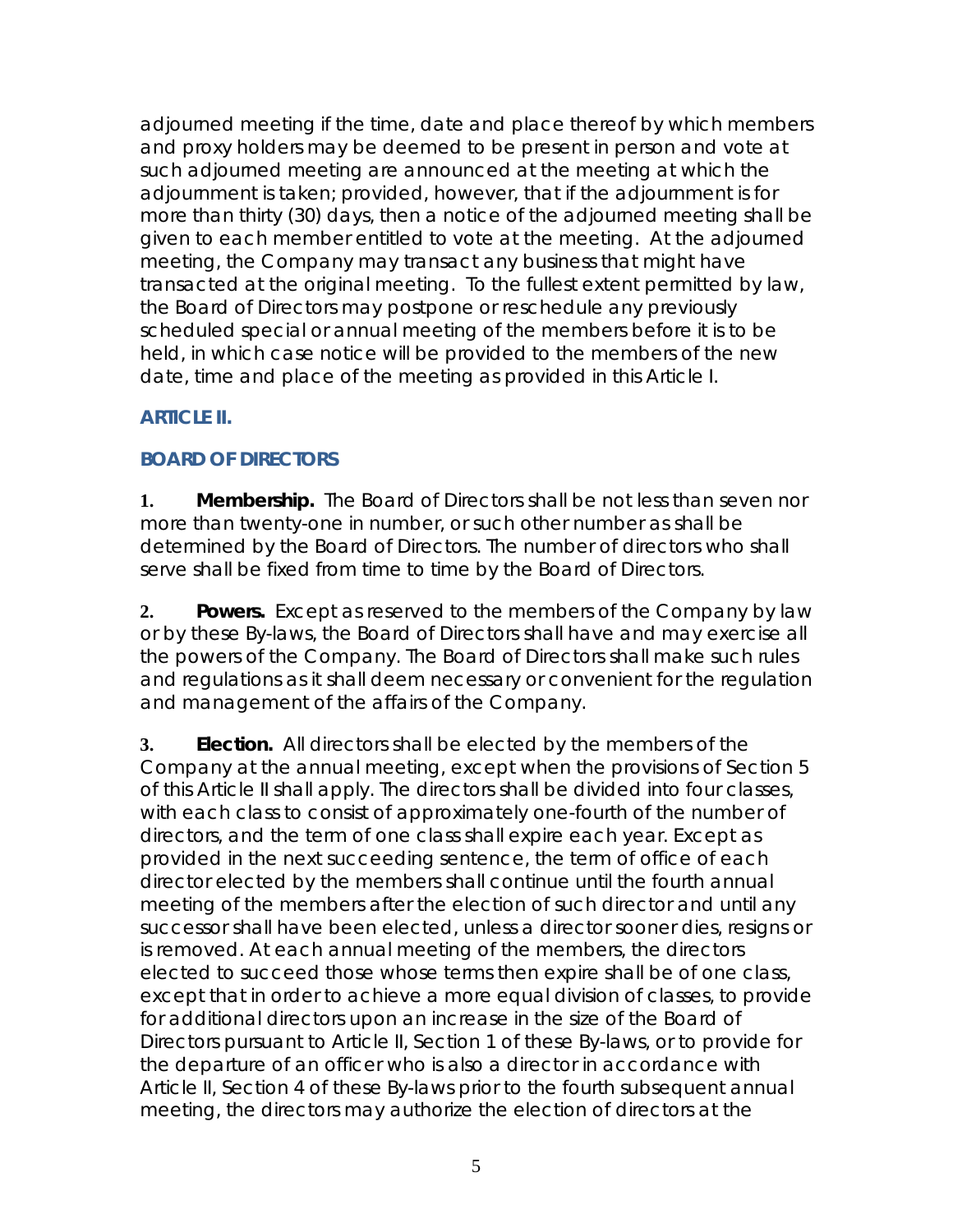annual meeting to more than one class and to terms of less than four years and the terms of such directors shall expire with the terms of the members of the class to which they shall have been elected.

At the first regular meeting of the Board of Directors in each calendar year, the committee of the Board of Directors having responsibility for the nomination of directors shall submit a list of nominees for election to the Board of Directors at the next annual meeting. Such list shall be in writing and shall be filed with the Secretary of the Company. The submission of the list of nominees of such committee shall not prevent the nomination of other candidates by members, but no such other candidate shall be eligible for election to the Board of Directors unless such candidate's nomination shall have been made in proper written form, signed by not less than one-half of one percent of the members of the Company and filed with the Chairman of the Board and the Secretary of the Company at least seventy-five days and no more than ninety days before the date of the annual meeting. For this purpose "filed" shall mean received by five p.m. Eastern Time.

To be in proper written form, a member's notice to the Secretary of the Company must set forth (a) as to each person whom the member proposes to nominate for election or re-election as a Director, (i) the name, age, business address and residence address of the nominee, (ii) the principal occupation or employment of the nominee, (iii) the written consent of each nominee to serve as a Director of the Company if so elected and (iv) a description of any relationship between the Company and the nominee; and (b) as to the member giving the notice (i) the name and record address of the member submitting the notice, as well as all other members signing the notice, (ii) a representation that the member submitting the notice intends to appear in person or by proxy at the meeting to nominate the person or persons specified in the notice, and (iii) a description of all arrangements or understandings between the member submitting the notice and each proposed nominee and any other person or persons (naming such person or persons) pursuant to which the nomination or nominations are to be made by such member. The Chairman of the Board or a majority of directors then in office shall have the power and duty to determine whether a nomination was made in accordance with the procedures set forth in this section.

**4. Tenure.** A director shall be eligible for re-election upon the expiration of his or her term. The term of office of a director who is an officer of the Company, other than a director who has served as Chief Executive Officer, shall expire on the date that such director ceases to be an officer of the Company, although such director shall serve in office until his or her successor is duly elected.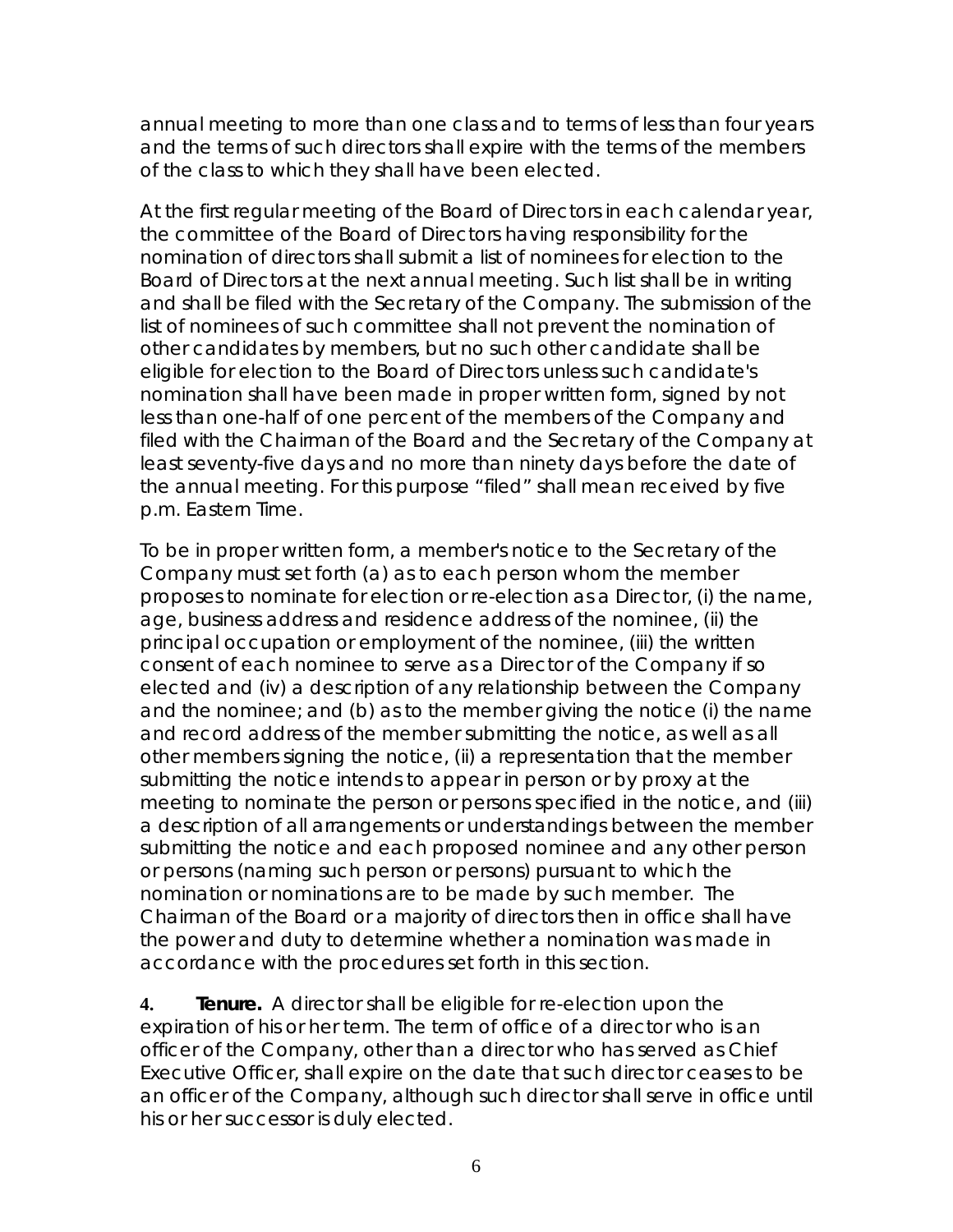**5. Vacancies.** Vacancies on the Board of Directors occurring for any reason whatsoever, including an increase in the size of the Board, may be filled by the Board of Directors. Any director so elected shall hold office until the next annual meeting of the Company and until his or her successor is duly elected, or, if elected to fill a vacancy caused by death, resignation, retirement or removal, shall hold office for a term which shall coincide with the remainder of the term of the class of the vacant directorship. If by reason of a vacancy there is less than the minimum number of directors or less than the minimum number of members of a committee of the Board of Directors, the Board of Directors or such committee shall have the power, as long as there shall always be a quorum, to function legally pending the filling of the vacancy. The Board of Directors may provide for the filling of vacancies on the Board of Directors in the event that due to an act of war, other disaster or national emergency, either no directors are able and available to act or the number of directors who are able and available to act is less than a quorum.

**6. Removal.** A director may be removed from his or her office by vote of a majority of all directors. A director may also be removed by vote of a majority of the votes cast thereon at any special meeting of the members of the Company, provided that the special meeting shall have been called by members in compliance with the provisions of Article I, Sections 2 and 4 of these By-laws regarding proper form of request for a special meeting. Any reduction by the Board of Directors pursuant to Article II, Section 1 of these By-laws in the number of authorized directors shall not result in the removal of any director whose term has not expired.

**7. Meetings.** All regular meetings of the Board of Directors shall be held at such place, date and time as shall be determined by the Chairman of the Board, provided that notice thereof shall be mailed to the directors not less than ten days in advance of the meeting. The notice requirement shall be considered waived by any director attending a meeting without protest and may also be waived by a director in writing. Special meetings of the Board of Directors may be called at any time by a written request of a majority of directors then in office, the Chairman of the Board or, if the Chairman is unavailable, by the Secretary of the Company, and shall be called by the Chairman of the Board or, if the Chairman is unavailable, by the Secretary of the Company, upon receipt of the written request of not less than a majority of the directors then in office. All special meetings of the Board of Directors shall be held at a date, time and place to be fixed by the Chairman of the Board or, if the Chairman is unavailable, by the Secretary of the Company, and notice thereof shall be deemed sufficient if given by telegram, facsimile transmission, telephone, electronic mail,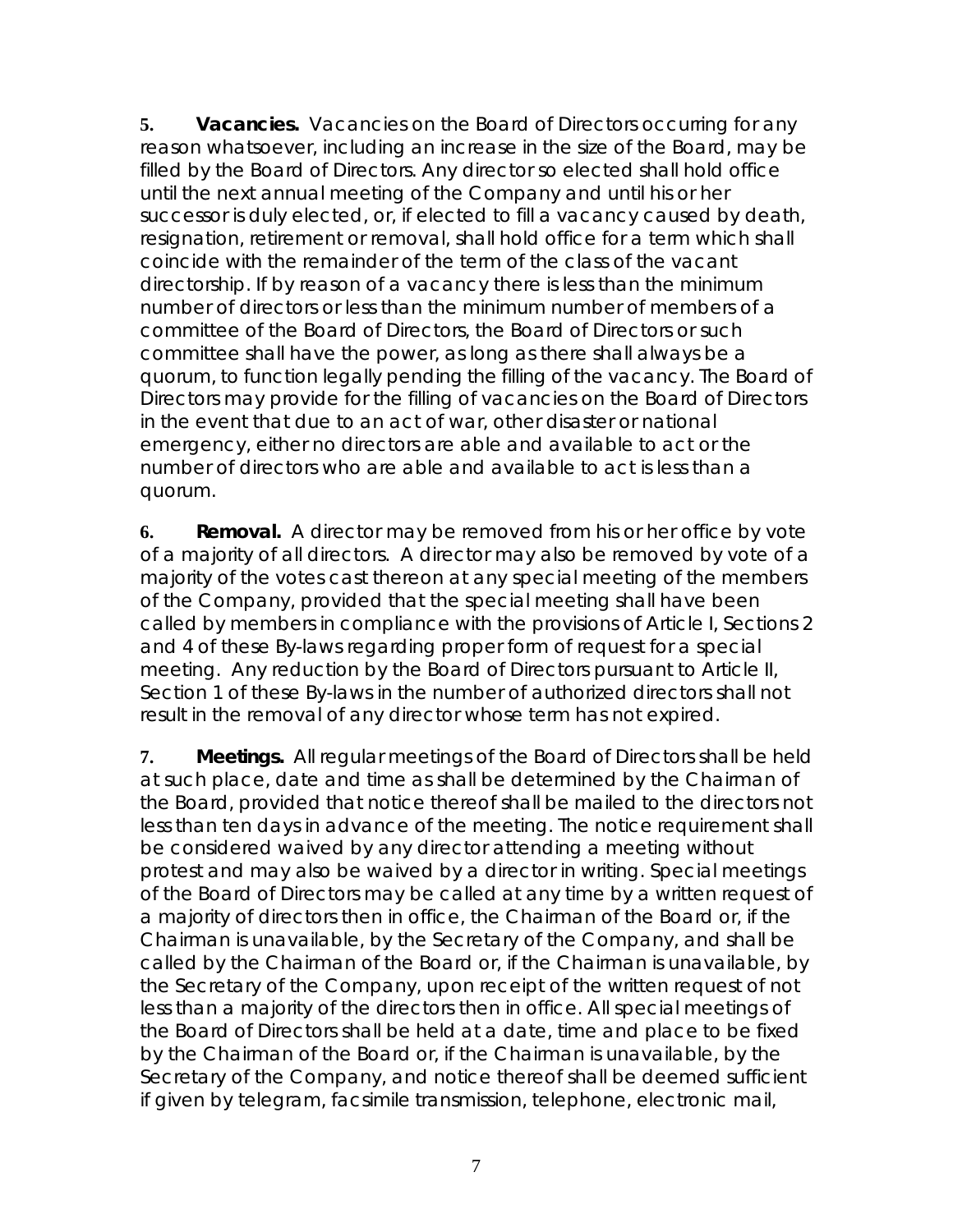other electronic transmission or personal delivery at least twenty-four hours before the meeting or on such shorter notice as the Chairman of the Board or the Secretary of the Company may deem necessary or appropriate in the circumstances. The Chairman of the Board shall preside at all meetings of the Board of Directors. In the absence of the Chairman of the Board, the Board of Directors shall designate the person who is to preside at such meetings.

**8. Quorum.** A majority of the directors then in office shall constitute a quorum for the transaction of business at any regular or special meeting of the Board of Directors, provided that a majority of the directors constituting said quorum are independent directors. The directors in attendance at any such meeting shall have authority to determine whether a quorum is present. Any matter properly before a meeting of the Board of Directors shall be decided by a majority of the votes cast thereon, except as may otherwise be required by law or by these By-laws.

**9. Exclusion of Liability.** No director shall be personally liable to the Company or its policyholders for monetary damages for breach of fiduciary duty as a director, notwithstanding any provision of law imposing such liability; provided, however, that such director shall remain personally liable for damages incurred by the Company or its policyholders resulting from (a) any breach of the director's duty of loyalty to the Company or its policyholders, (b) acts or omissions not in good faith or which involve intentional misconduct or a knowing violation of law by the director, (c) any transaction from which the director derives an improper personal benefit, or (d) acts or omissions of the director which occurred prior to the effective date of this provision.

#### **ARTICLE III.**

## **COMMITTEES OF THE BOARD OF DIRECTORS**

The Board of Directors shall create such committees of the Board of Directors as it may deem necessary or convenient for the conduct of the business of the Company, and may delegate to any such committee or committees some or all of the powers of the directors except those which by law or by these By-laws it is prohibited from delegating. The Board of Directors shall appoint the members of any such committee of the Board from its number on an annual basis. Except as the Board of Directors may otherwise determine, any such committee may make rules for the conduct of its business.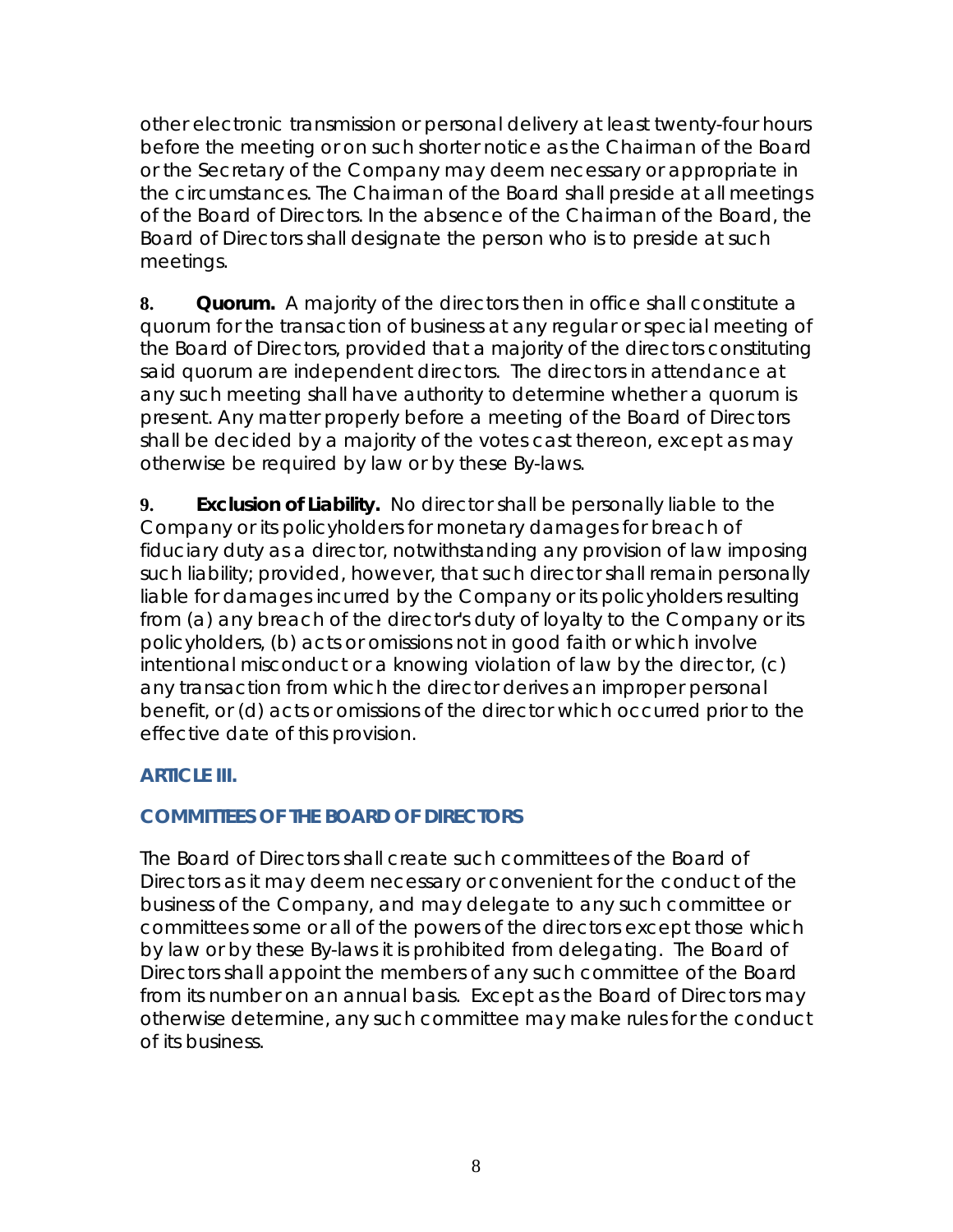# **ARTICLE IV.**

## **OFFICERS**

**1. Election of Officers.** The Board of Directors at its first meeting after each annual meeting of the Company shall elect a Chairman of the Board who shall be a director and who may or may not be an officer of the Company, a Chief Executive Officer, a President, a Secretary, a Treasurer and such other officers as it may deem necessary or convenient for the conduct of the business of the Company. The Board of Directors, at any meeting, may elect additional officers, including officers to succeed those elected at a prior meeting. Any person may hold more than one office except that the same person may not serve as both President and Secretary. Each officer elected shall hold office until the first meeting of the Board of Directors after the annual meeting of the Company in the following year unless such officer's term of office is terminated prior to such time by death, resignation, retirement or vote of the directors.

**2. Powers and Duties.** Each officer elected by the Board of Directors shall have such powers and duties as may be assigned from time to time by the Board of Directors, or by the Chief Executive Officer at the direction of the Board of Directors.

If the Chairman of the Board is unable for any reason to exercise the powers granted to, or the duties imposed upon, that office by these By-laws, the President shall exercise such power and duties.

**3. Removal.** Any officer of the Company shall serve at the pleasure of the Board of Directors and may be removed at any time by the Board of Directors, with or without cause.

# **ARTICLE V.**

## **INDEMNIFICATION**

Subject to limitations of law, the Company shall indemnify:

- (a) each director, officer or employee;
- (b) any individual who serves at the request of the Company as a director, board member, committee member, partner, trustee, officer or employee of any foreign or domestic organization or any separate investment account; or
- (c) any individual who serves in any capacity with respect to any employee benefit plan,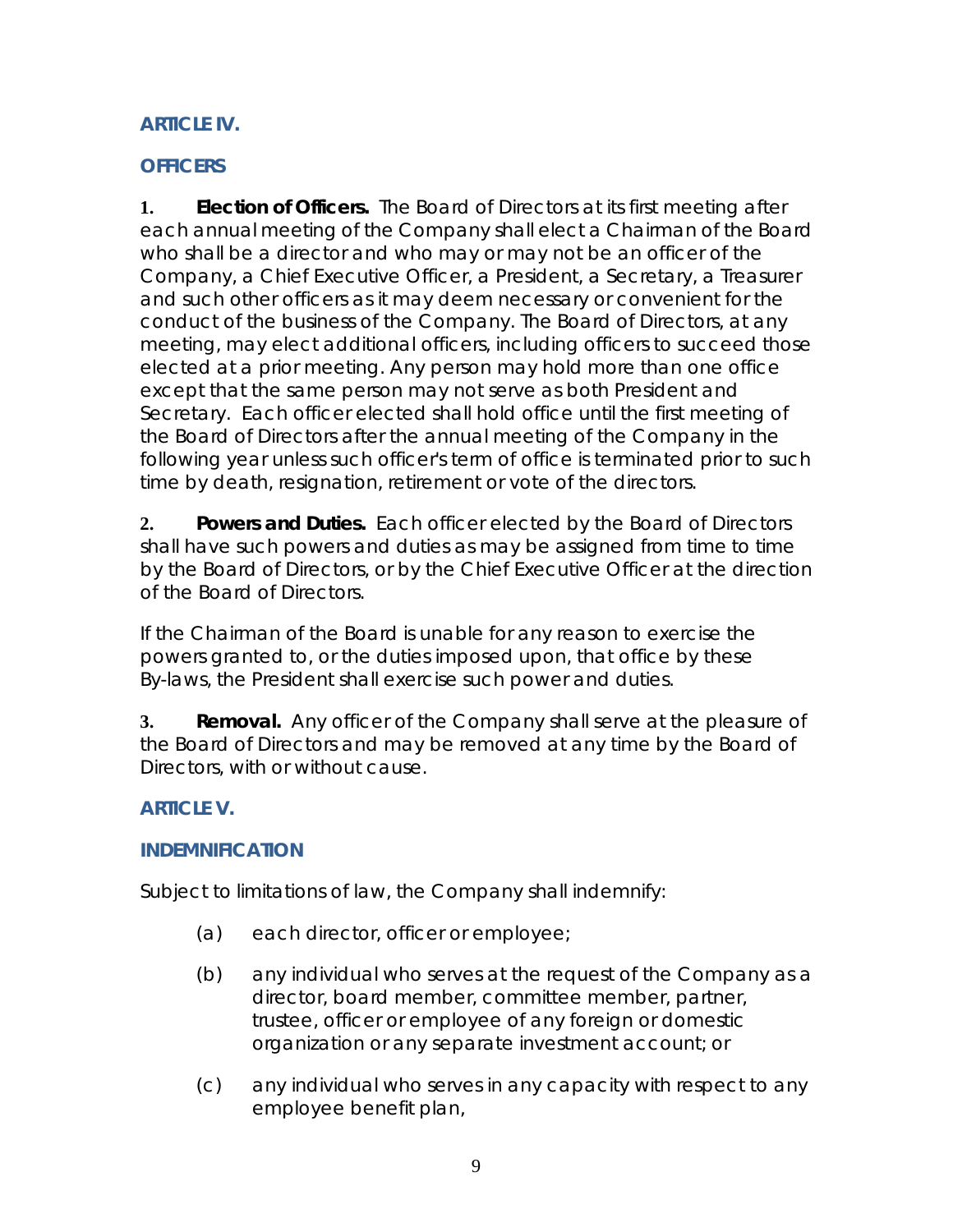from and against all loss, liability and expense imposed upon or incurred by such person in connection with any threatened, pending or completed action, claim, suit, investigation or proceeding of any nature whatsoever, in which such person may be involved or with which he or she may be threatened to be involved, by reason of any alleged act, omission or otherwise while serving in any such capacity, whether such action, claim, suit, investigation or proceeding is civil, criminal, administrative, arbitrative, or investigative and/or formal or informal in nature. Indemnification shall be provided although the person no longer serves in such capacity and shall include protection for the person's heirs and legal representatives.

Indemnities hereunder shall include, but not be limited to, all costs and reasonable counsel fees, fines, penalties, judgments or awards of any kind, and the amount of reasonable settlements, whether or not payable to the Company or to any of the other entities described in the preceding paragraph, or to the policyholders or security holders thereof.

Notwithstanding the foregoing, no indemnification shall be provided with respect to:

- 1. any matter as to which the person shall have been adjudicated in any proceeding not to have acted in good faith in the reasonable belief that his or her action was in the best interests of the Company or, to the extent that such matter relates to service with respect to any employee benefit plan, in the best interests of the participants or beneficiaries of such employee benefit plan;
- 2. any liability to any entity which is registered as an investment company under the Federal Investment Company Act of 1940 or to the security holders thereof, where the basis for such liability is willful misfeasance, bad faith, gross negligence or reckless disregard of the duties involved in the conduct of the office; and
- 3. any action, claim or proceeding voluntarily initiated by any person seeking indemnification, unless such action, claim or proceeding had been authorized by the Board of Directors or unless such person's indemnification is awarded by vote of the Board of Directors.

In any matter disposed of by settlement or in the event of an adjudication which in the opinion of the General Counsel or his or her delegate does not make a sufficient determination of conduct which could preclude or permit indemnification in accordance with the preceding paragraphs (1),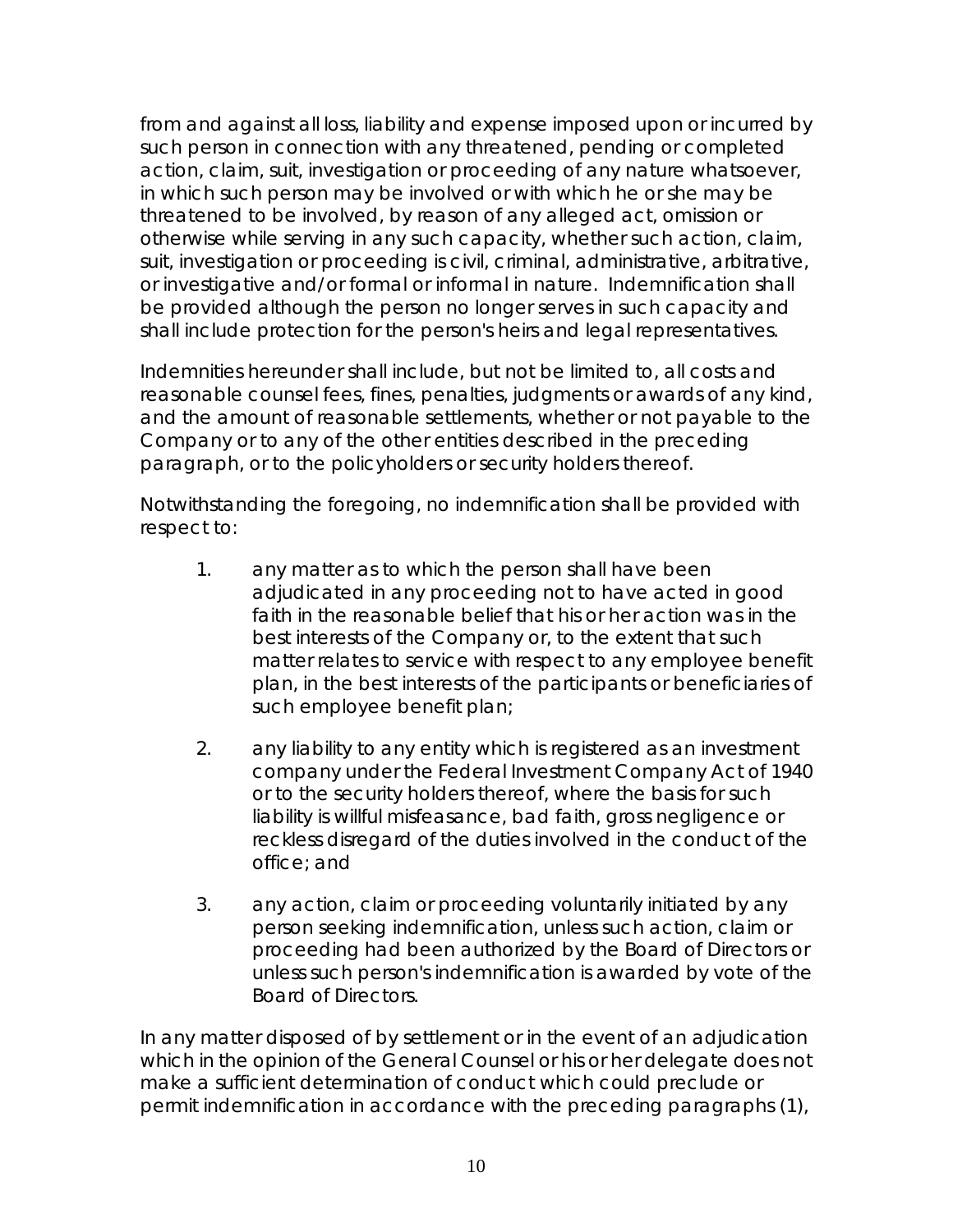(2) and (3), the person shall be entitled to indemnification unless, as determined by the majority of the disinterested directors or in the opinion of counsel (who may be an officer of the Company or outside counsel employed by the Company), such person's conduct was such as precludes indemnification under any such paragraph. The termination of any action, claim, suit, investigation or proceeding by judgment, order, settlement, conviction, or upon a plea of nolo contendere or its equivalent shall not, of itself, create a presumption that the person did not act in good faith and in a manner which he or she reasonably believed to be in the best interests of the Company.

The Company may at its option indemnify for expenses incurred in connection with any action or proceeding in advance of its final disposition, upon receipt of a satisfactory undertaking for repayment if it be subsequently determined that the person thus indemnified is not entitled to indemnification under this Article V.

## **ARTICLE VI.**

## **FISCAL YEAR**

The fiscal year of the Company shall end with the last day of December annually.

## **ARTICLE VII.**

## **AMENDMENTS**

**1. By-laws.** These By-laws may be amended or repealed by vote of two-thirds of the number of votes cast thereon at any meeting of the members of the Company, provided that the proposed amendment or repeal shall have been made in writing by a member and filed with the Chairman of the Board and the Secretary at least seventy-five days but no more than ninety days before the date of the meeting at which action thereon is to be taken and further provided that the Board of Directors shall have approved the proposed By-law amendment or repeal.

These By-laws may also be amended or repealed by vote of two-thirds of the number of votes cast thereon at any meeting of the members of the Company, provided that the proposed amendment or repeal shall have been made in writing by a member and be signed by not less than one-half of one percent of the members of the Company and filed with the Chairman of the Board and the Secretary of the Company at least seventy-five days but no more than ninety days before the date of the meeting. For this purpose, "filed" shall mean received by five p.m. Eastern Time.